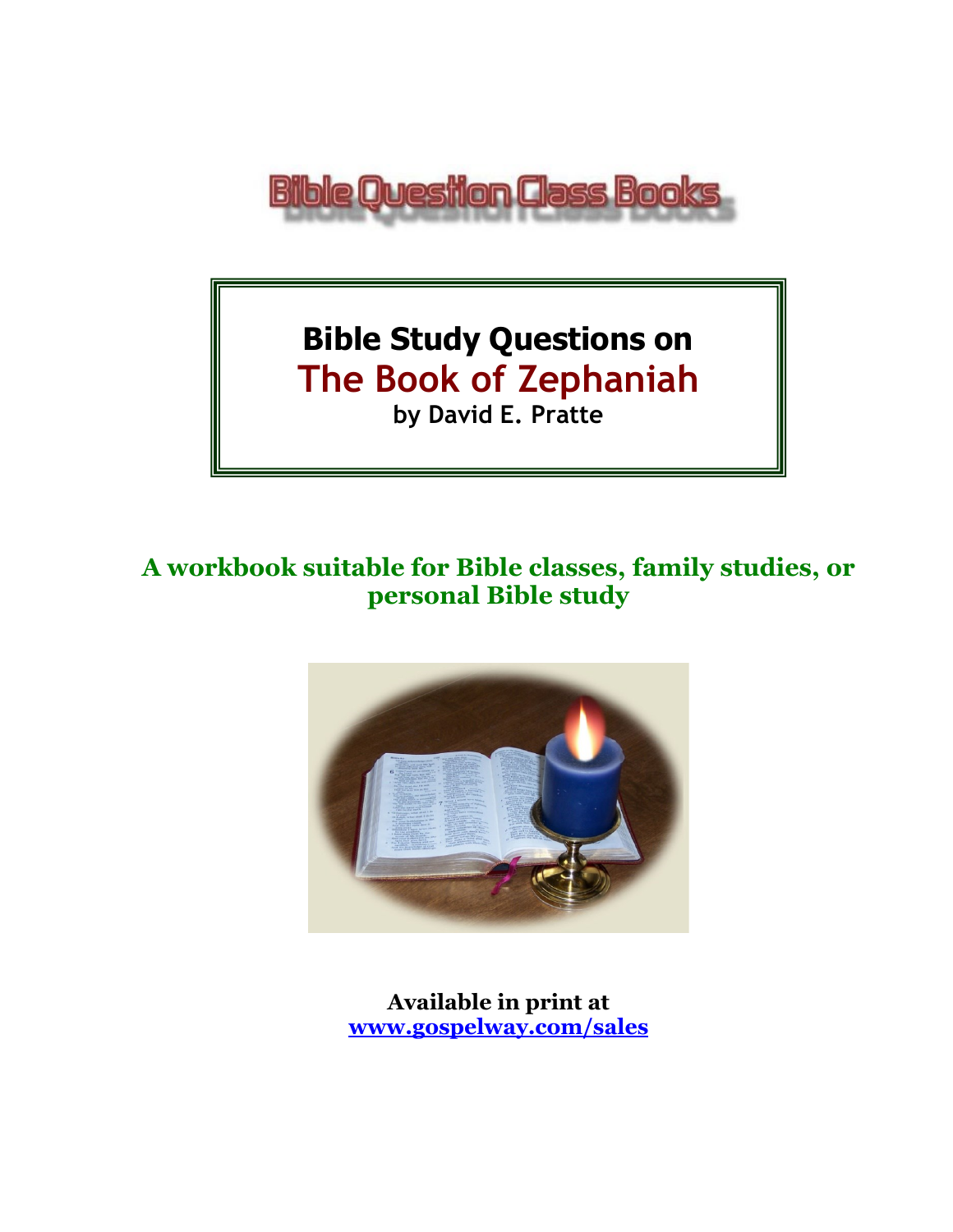#### *Bible Study Questions on the Book of Zephaniah: A workbook suitable for Bible classes, family studies, or personal Bible study*

© Copyright David E. Pratte, 2020 All rights reserved

ISBN-

**Printed books, booklets, and tracts available at [www.gospelway.com/sales](https://www.gospelway.com/sales) Free Bible study articles online at [www.gospelway.com](http://www.gospelway.com/) Free Bible courses online at [www.biblestudylessons.com](http://www.biblestudylessons.com/) Free class books at [www.biblestudylessons.com/classbooks](http://www.biblestudylessons.com/classbooks) Free commentaries on Bible books at [www.biblestudylessons.com/commentary](https://www.biblestudylessons.com/commentary) Contact the author at [www.gospelway.com/comments](http://www.gospelway.com/comments)**

**Note carefully: No teaching in any of our materials is intended or should ever be construed to justify or to in any way incite or encourage personal vengeance or physical violence against any person.**

**"He who glories, let him glory in the Lord" – 1 Corinthians 1:31**

## **Front Page Photo**

Scripture quotations are generally from the New King James Version (NKJV), copyright 1982, 1988 by Thomas Nelson, Inc. used by permission. All rights reserved.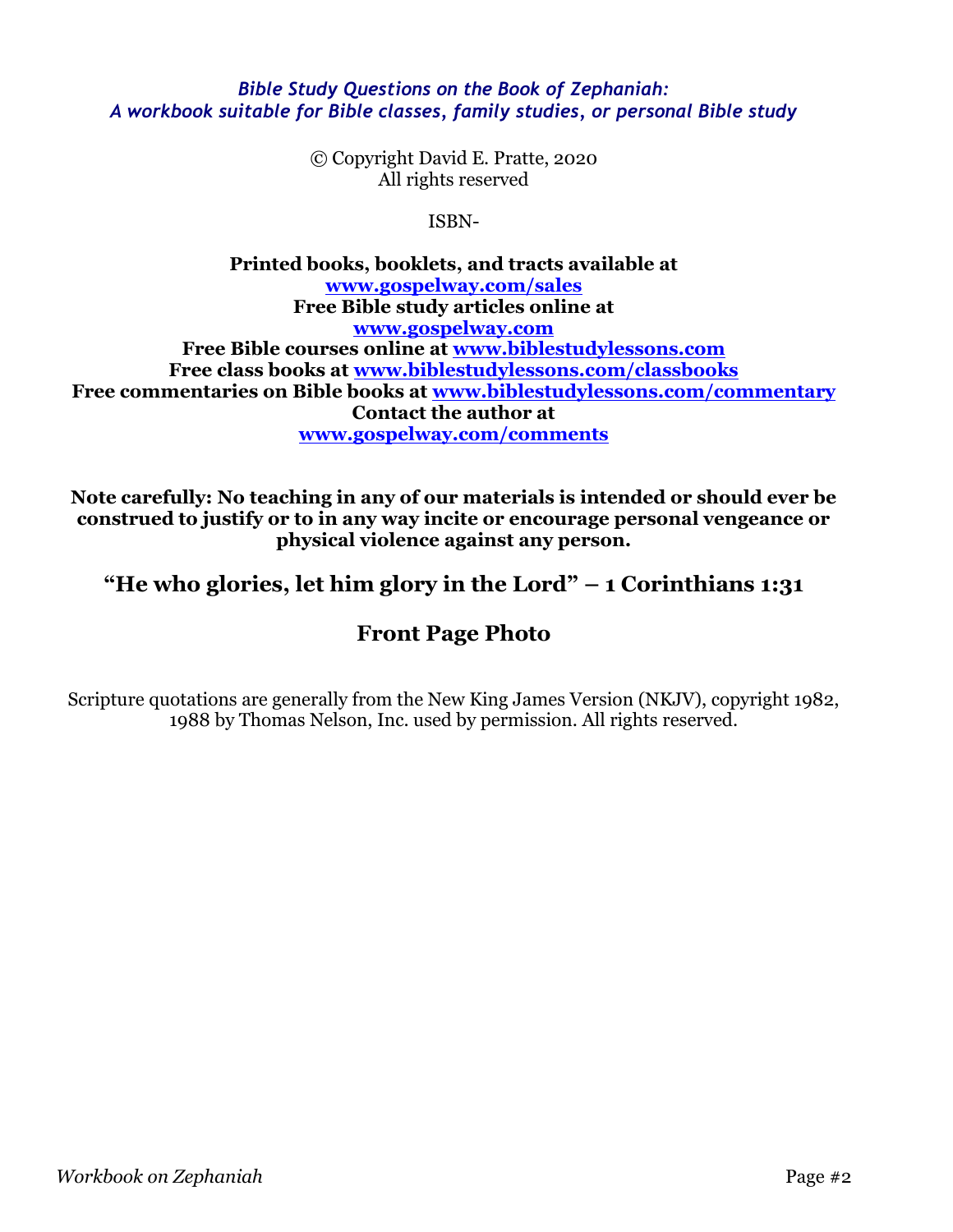## **Other Books by the Author**

#### **Topical Bible Studies**

*Growing a Godly Marriage & Raising Godly Children Why Believe in God, Jesus, and the Bible? (evidences) The God of the Bible (study of the Father, Son, and Holy Spirit) Grace, Faith, and Obedience: The Gospel or Calvinism? Kingdom of Christ: Future Millennium or Present Spiritual Reign? Do Not Sin Against the Child: Abortion, Unborn Life, & the Bible True Words of God: Bible Inspiration and Preservation*

#### **Commentaries on Bible Books**

*Genesis Joshua and Ruth Judges 1 Samuel 2 Samuel Ezra, Nehemiah, and Esther Job Proverbs Gospel of Mark* 

*Gospel of John Acts Romans Ephesians Philippians and Colossians Hebrews James and Jude 1 & 2 Peter*

#### **Bible Question Class Books**

*Genesis Joshua and Ruth Judges 1 Samuel 2 Samuel Ezra, Nehemiah, and Esther Job Proverbs Ecclesiastes Isaiah Gospel of Matthew Gospel of Mark*

*Gospel of Luke Gospel of John Acts Romans 1 Corinthians 2 Corinthians and Galatians Ephesians and Philippians Colossians, 1&2 Thessalonians 1 & 2 Timothy, Titus, Philemon Hebrews General Epistles (James - Jude) Revelation*

#### **Workbooks with Study Notes**

*Jesus Is Lord: Workbook on the Fundamentals of the Gospel of Christ Following Jesus: Workbook on Discipleship God's Eternal Purpose in Christ: Workbook on the Theme of the Bible*

*The Family Reading Booklist*

#### **Visit our website at [www.gospelway.com/sales](https://www.gospelway.com/sales) to see a current list of books in print.**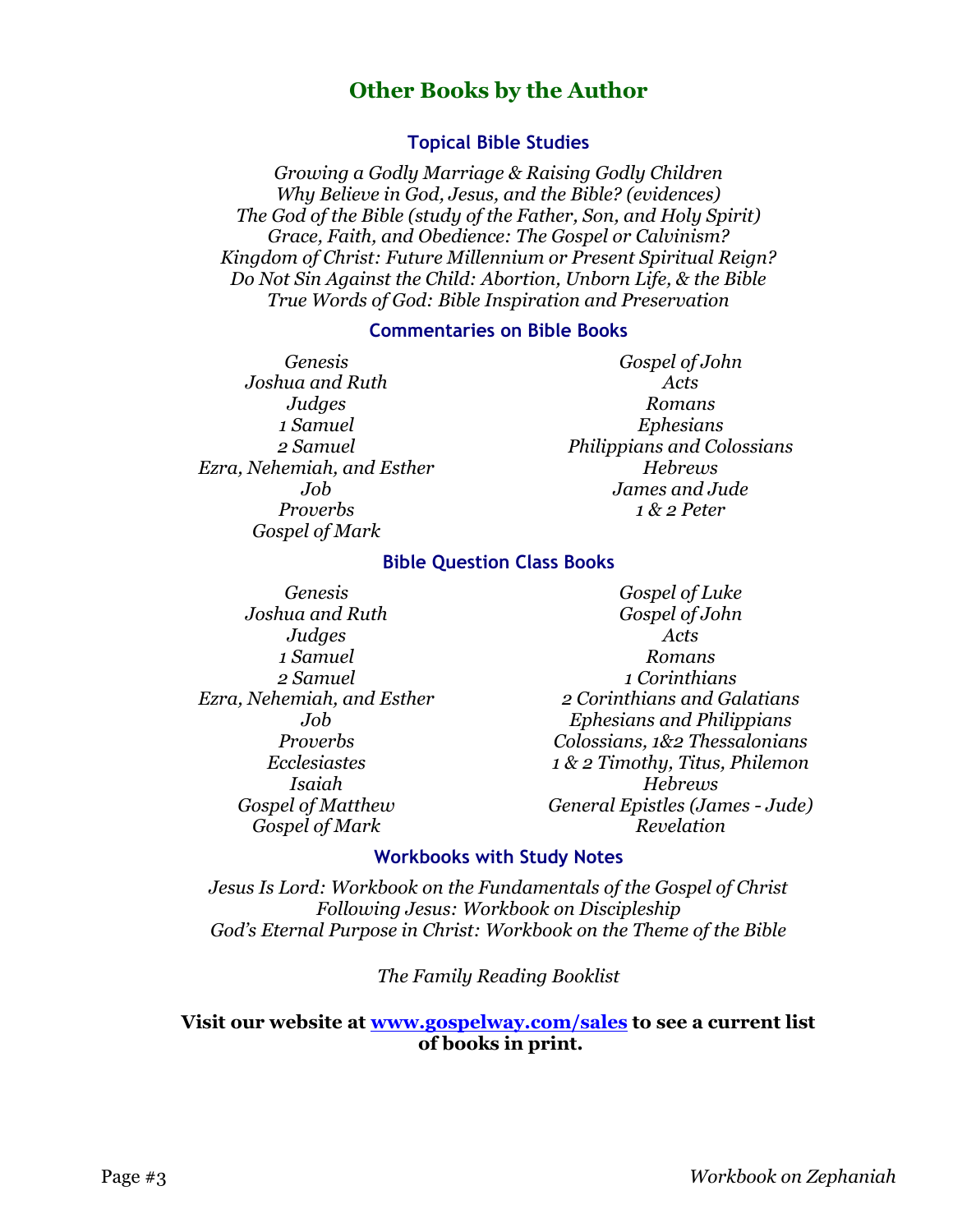### **Bible Study Questions on the Book of Zephaniah**

Introduction:

This workbook was designed for Bible class study, family study, or personal study. The class book is suitable for teens and up. The questions contain minimal human commentary, but instead urge students to study to understand Scripture.

Enough questions are included for teachers to assign as many questions as they want for each study session. Studies may proceed at whatever speed and depth will best accomplish the needs of the students.

Questions labeled "think" are intended to encourage students to apply what they have learned. When questions refer to a map, students should consult maps in a Bible dictionary or similar reference work or in the back of their Bibles. (Note: My abbreviation "*b/c/v*" means "book, chapter, and verse.")

For class instruction, I urge teachers to assign the questions as homework so students come to class prepared. Then let class time consist of *discussion* that focuses on the Scriptures themselves. Let the teacher use other Scriptures, questions, applications, and comments to promote productive discussion, not just reading the questions to see whether they were answered "correctly." Please, do *not* let the class period consist primarily of the following: "Joe, will you answer number 1?" "Sue, what about number 2?" Etc.

I also urge students to emphasize the *Bible* teaching. Please, do not become bogged down over "What did the author mean by question #5?" My meaning is relatively unimportant. The issue is what the Bible says. Concentrate on the meaning and applications of Scripture. If a question helps promote Bible understanding, stay with it. If it becomes unproductive, move on.

The questions are not intended just to help students understand the Scriptures. They are also designed to help students learn good principles of Bible study. Good Bible study requires defining the meaning of keywords, studying parallel passages, explaining the meaning of the text clearly, making applications, and defending the truth as well as exposing religious error. I have included questions to encourage students to practice all these study principles.

Finally, I encourage plain applications of the principles studied. God's word is written so souls may please God and have eternal life. Please study it with the respect and devotion it deserves!

For whatever good this material achieves, to God be the glory.

#### **Bible study commentary and notes to accompany many of our workbooks are available at [www.gospelway.com/sales](https://www.gospelway.com/sales)**

© David E. Pratte, March 3, 2022

**Workbooks, commentaries, and topical studies for sale in print at [www.gospelway.com/sales](https://www.gospelway.com/sales)**

**To join our mailing list to be informed of new books or special sales, contact the author at [www.gospelway.com/comments](http://www.gospelway.com/comments)**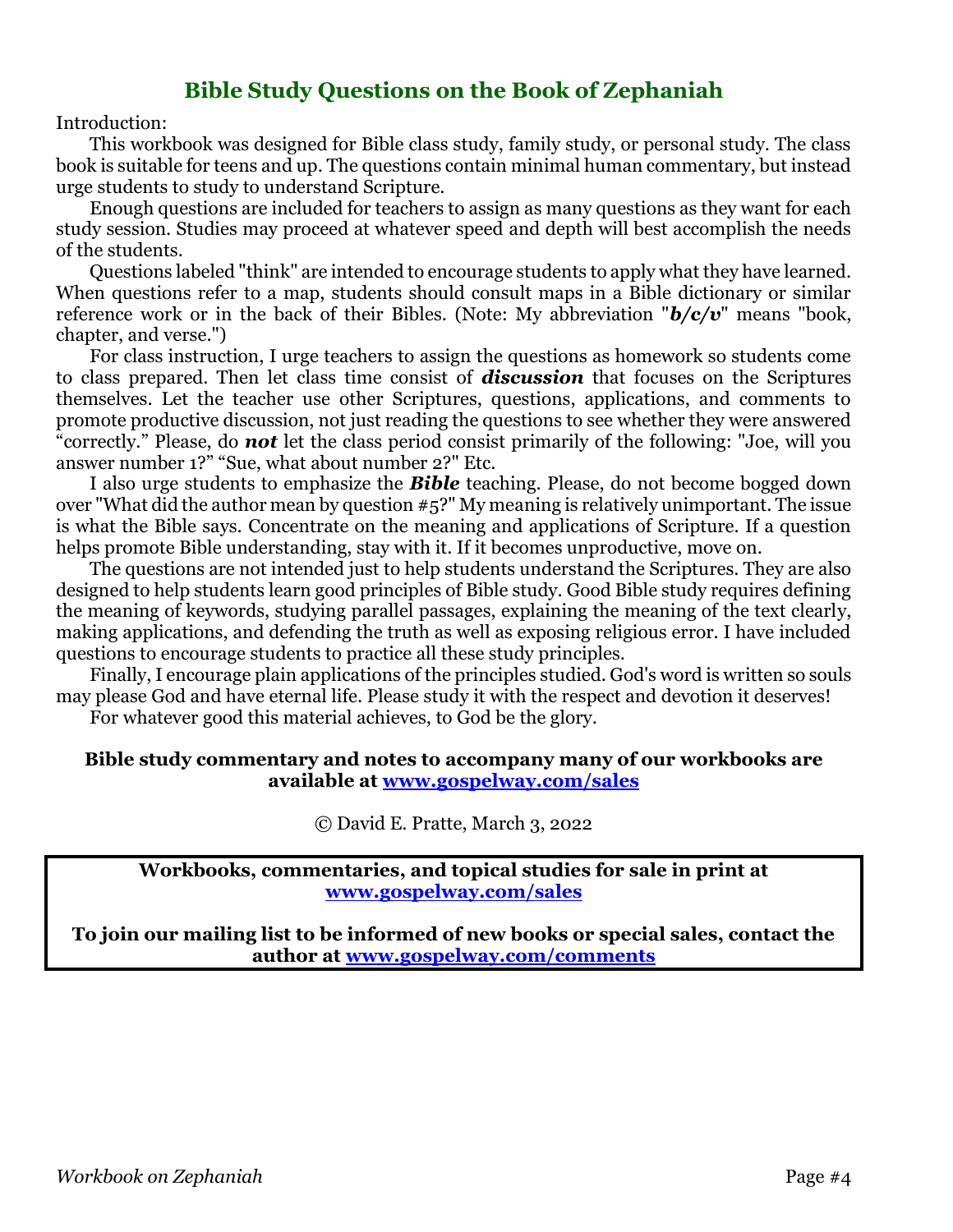## **Assignments on Zephaniah 1**

Read Zephaniah 1, then answer the following questions. 1. Who was the inspired author of this book – 1:1? What is told about his background?

2. When did he prophesy?

3. *Special Assignment:* What can you learn about the historical background of the nation at this time?

- 4. What other prophet prophesied during Zephaniah's lifetime?
- 5. How did Zephaniah claim inspiration?"
- 6. Skim the book of Zephaniah and state its theme.
- 7. What did God predict that He would do  $-1:2,3$ ?
- 8. How thorough and complete would the destruction be?
- 9. Against what territory in particular would God bring destruction 1:4?
- 10. From 1:4-6 list the various groups of sinners that God said he would cut off.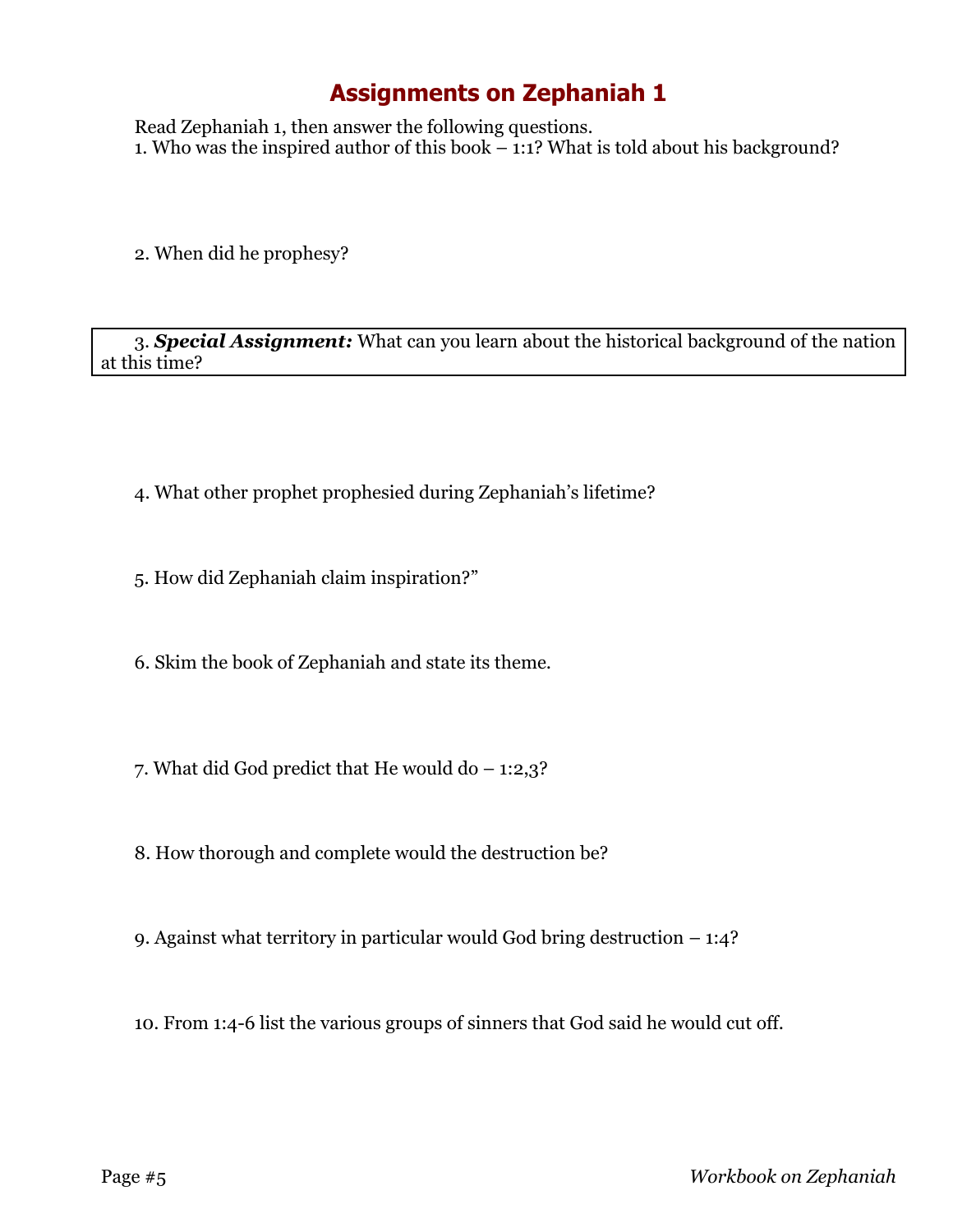11. *Application*: What should we learn from this list about the kind of sins we also should avoid?

12. What would God do on the day of the Lord – 1:7? What is the significance of the expression "the day of the Lord" (see other similar passages)?

13. *Special Assignment:* Considering the context, what sacrifice would be offered, and who was being invited to partake of the sacrifice?

14. Who would be punished in the day of the Lord sacrifice – 1:8,9? (Think: What is the significance of wearing foreign garments?)

15. What evil is committed by those who step over the threshold? (Think: To whom might this apply?)

16. What sounds would be heard according to 1:10? From where would they come?

17. Who should mourn and why should they mourn according to 1:11? (Think: What is the significance of Maktesh or Mortar?)

18. *Special Assignment:* Try to determine the cause of the grief described in 1:10,11.

19. Whom would God punish according to 1:12? (Think: What is the significance of God searching the city with lamps?)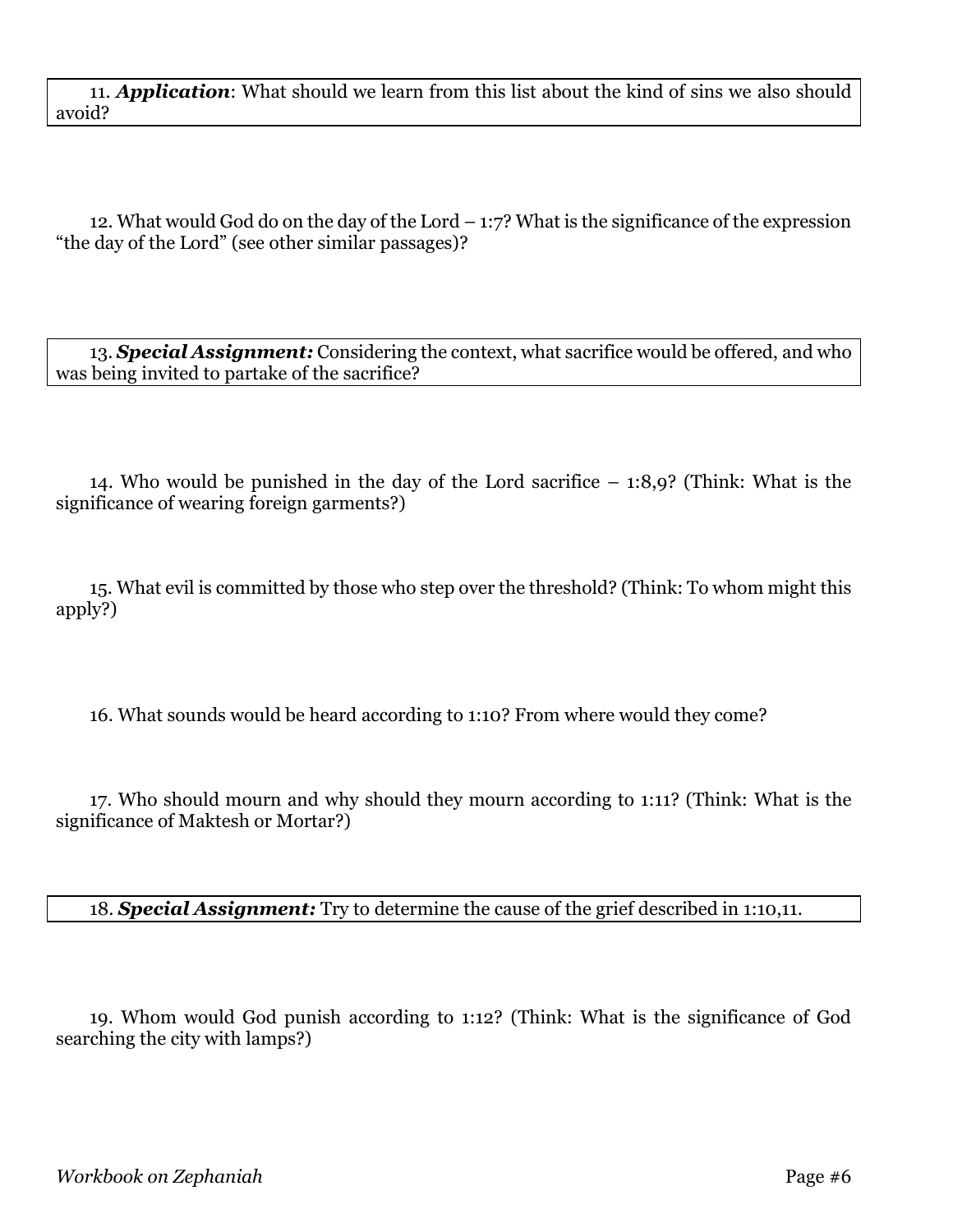20. Explain in your own words the sin for which these people were guilty. (Think: Some translations refer to those who are settled on their lees. Check other translations and explain the meaning.)

21. *Application*: What lessons should we learn from the sins of these people?

22. What punishment would come on these people – 1:13?

23. What information is given about the day of the Lord in 1:14?

24. Make a list of the expressions used in 1:15,16 to describe the day of the Lord.

25. Explain the significance of these descriptions of the day of the Lord.

26. What would happen to men according to 1:17? Why?

27. What will happen to the land in the day of God's wrath according to 1:18?

28. What will not enable them to escape despite the seeming advantage?

29. *Application*: What lessons should people today learn from the fact these people would not escape punishment?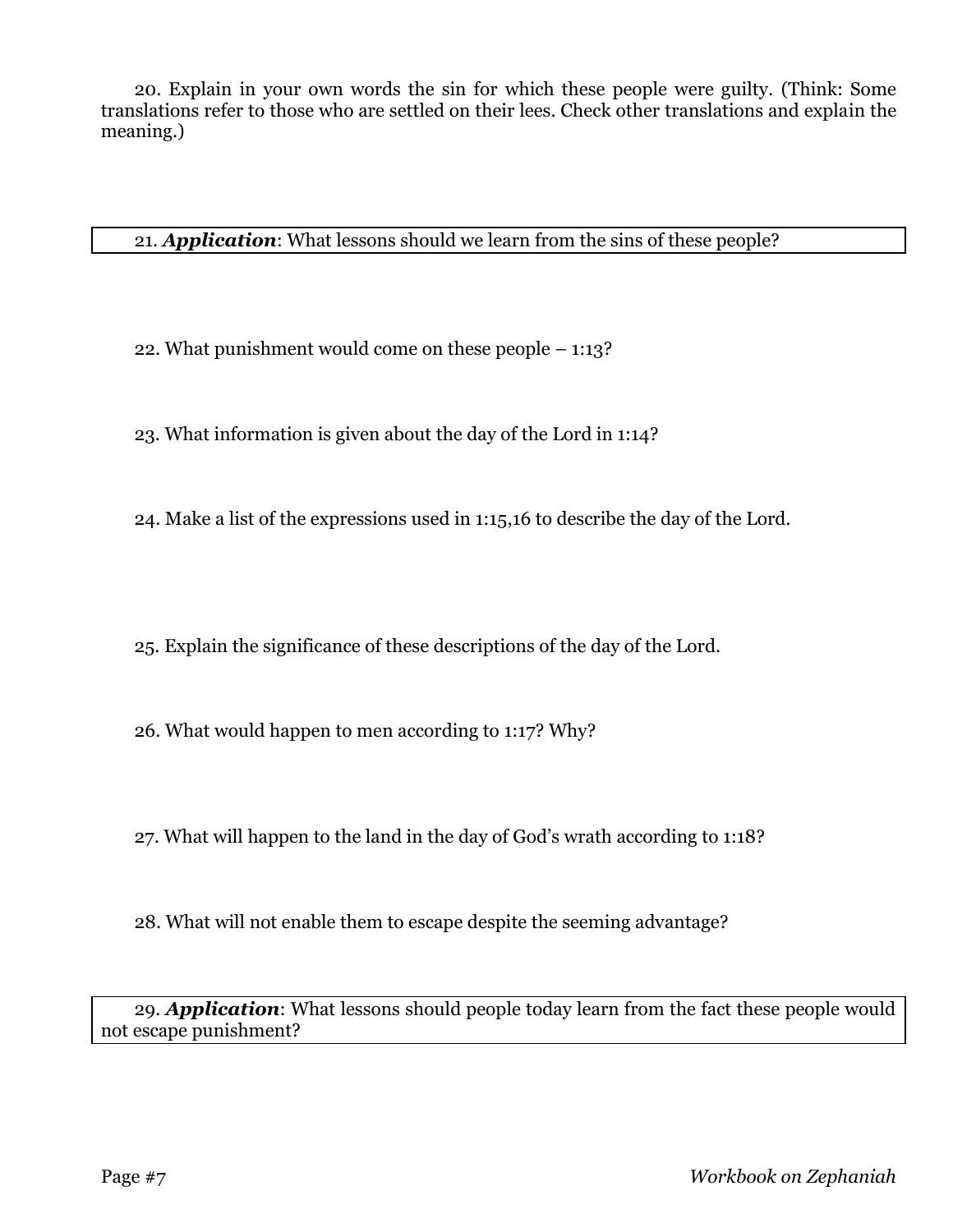## **Assignments on Zephaniah 2**

Read Zephaniah 2, then answer the following questions. 1. Before the day of the Lord's anger (chapter 1), what should the people do – 2:1,2?

2. What should they do according to 2:3? What purpose might this accomplish?

3. *Application*: Explain what God requires of them and what lessons we should learn.

4. Against what people does Zephaniah prophesy in 2:4-7?

5. What specific cities are named in 2:4 (see a *map*)? What would happen to them?

6. What does God say would happen to them according to 2:5? (Think: Where else in Scripture are the Philistines referred to as Cherethites?)

7. *Special Assignment:* Summarize some conflicts between the Philistines and Israel or Judah throughout their history.

8. What would happen to their territory according to 2:6,7?

9. *Special Assignment:* Explain how this contrasts the future of the Philistine nation to that of the people of Judah.

10. List other *passages* where other prophets prophesied against the Philistines. (Think: How many Philistines are known to exist on the earth today?)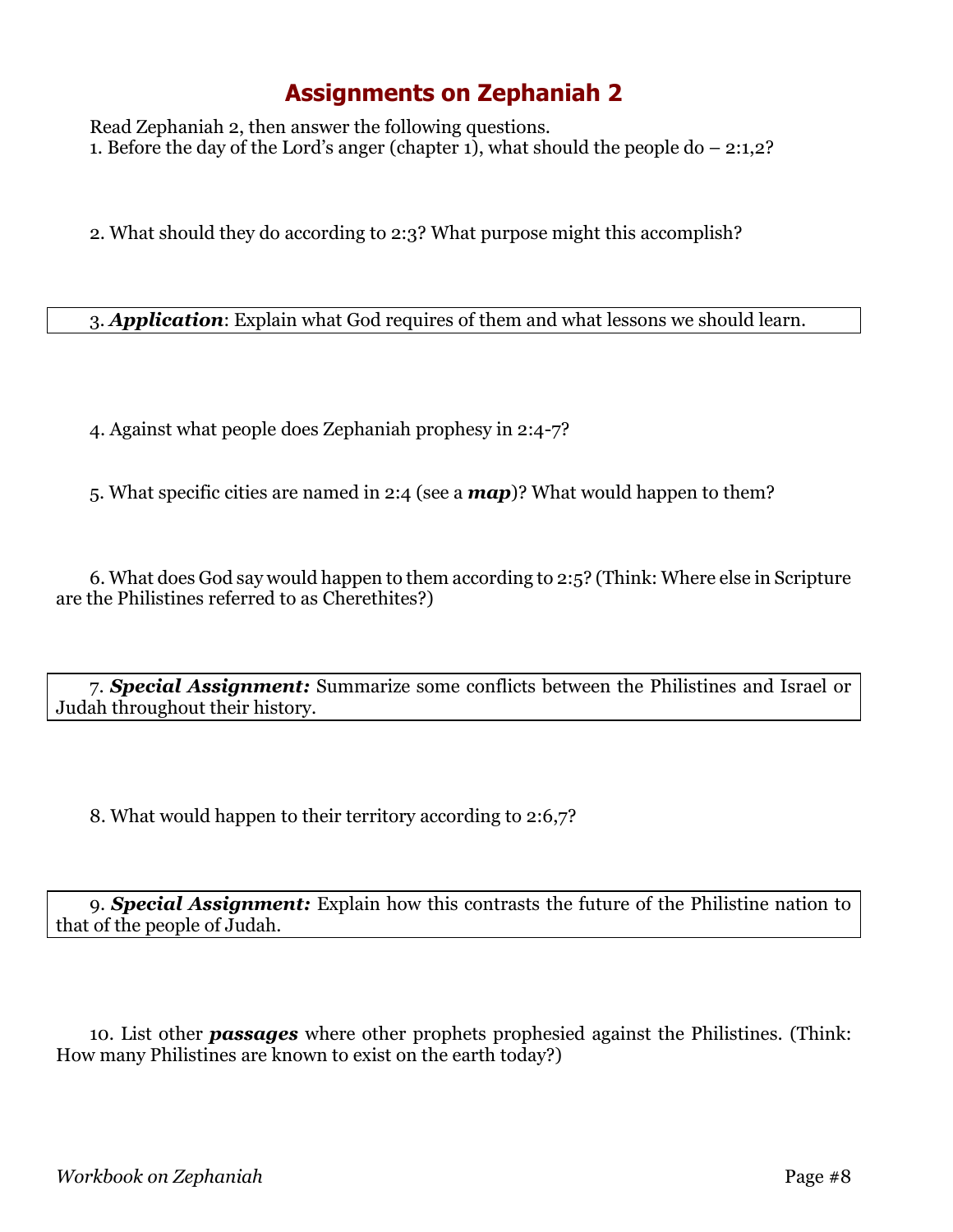11. Against what nations does Zephaniah prophesy in 2:8-11 (see a *map*)?

12. *Special Assignment:* How were these nations related to Israel? List some wrongs they had committed against Israel in the past.

13. What had they done that turned God against them – 2:8,10?

14. How is their future described in 2:9?

15. What would God do to the gods of these nations – 2:11? (Think: Where are these people today, and who worships their gods?)

16. Against whom did Zephaniah prophesy in 2:12, and what would happen to them (see a *map*)?

17. Against whom did Zephaniah prophesy in 2:13-15 (see a *map*)?

18. What consequence would God bring upon them – 2:13,14?

19. How does God describe the present attitude of these people in 2:15?

20. *Application*: Contrast the attitude of Assyria to her future destiny. What lessons should we learn about pride and self-reliance?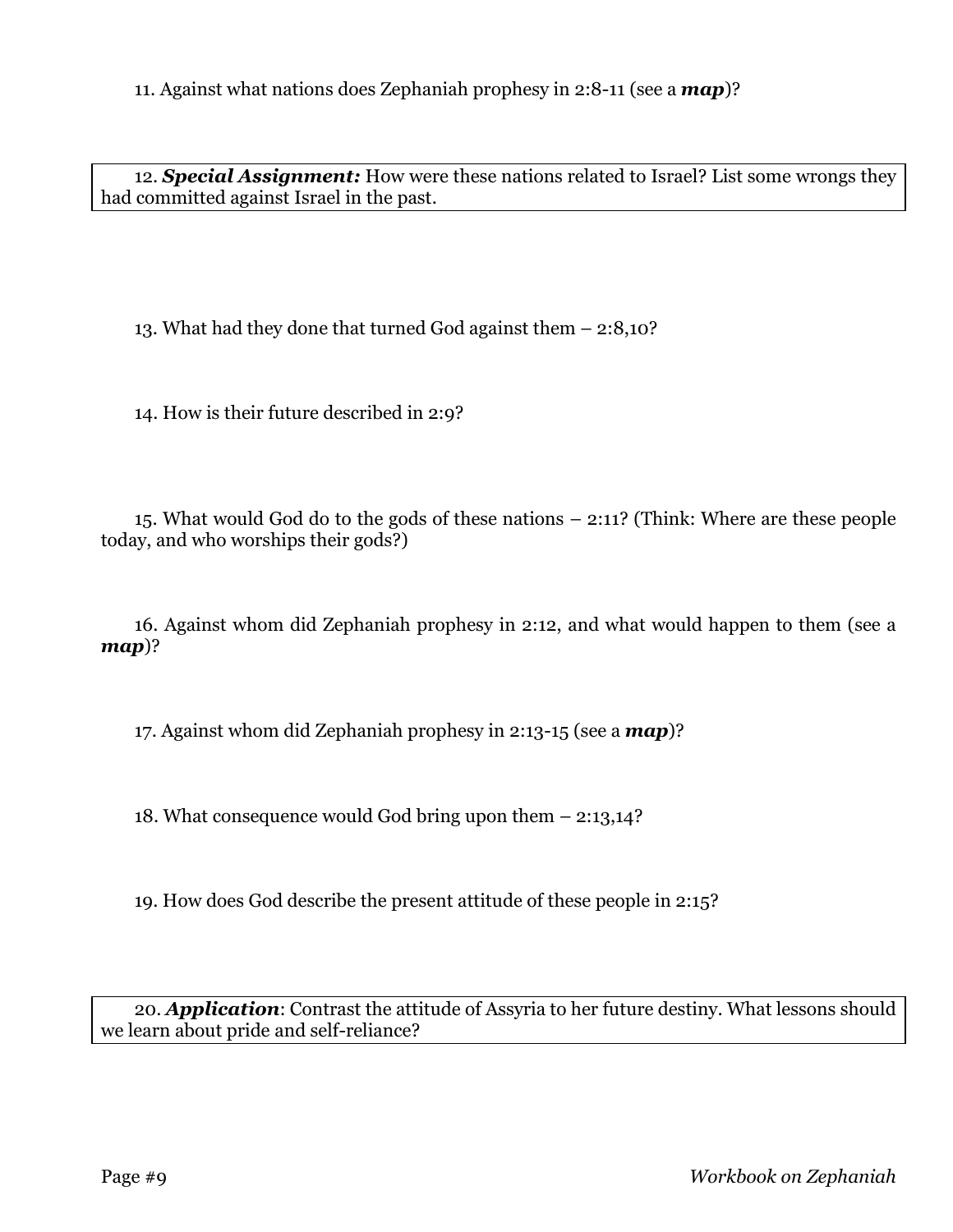## **Assignments on Zephaniah 3**

Read Zephaniah 3, then answer the following questions. 1. How does 3:1 describe the city that God addresses?

2. List the sins God for which accuses them in 3:2.

3. 3:3,4 lists four groups of leaders. List these and for each one describe God's accusations against them.

4. In contrast to these corrupt leaders, how is God described in 3:5?

5. What had God done according to 3:6? How did this demonstrate His justice?

6. What had God done for His people according to 3:7? What did He hope would be the response? What happened instead?

7. For what should God's people wait – 3:8? What would God then do?

8. What would God restore to the people – 3:9? What could they do as a result? (Think: Why would purified speech be important?)

9. From where would the people then come and for what purpose – 3:10? (Think: What is the symbolic significance of Ethiopia?)

10. *Special Assignment:* About whom is God speaking now in verses 9 and following? What has changed from the previous verses? (Note: Verse 13 may help.)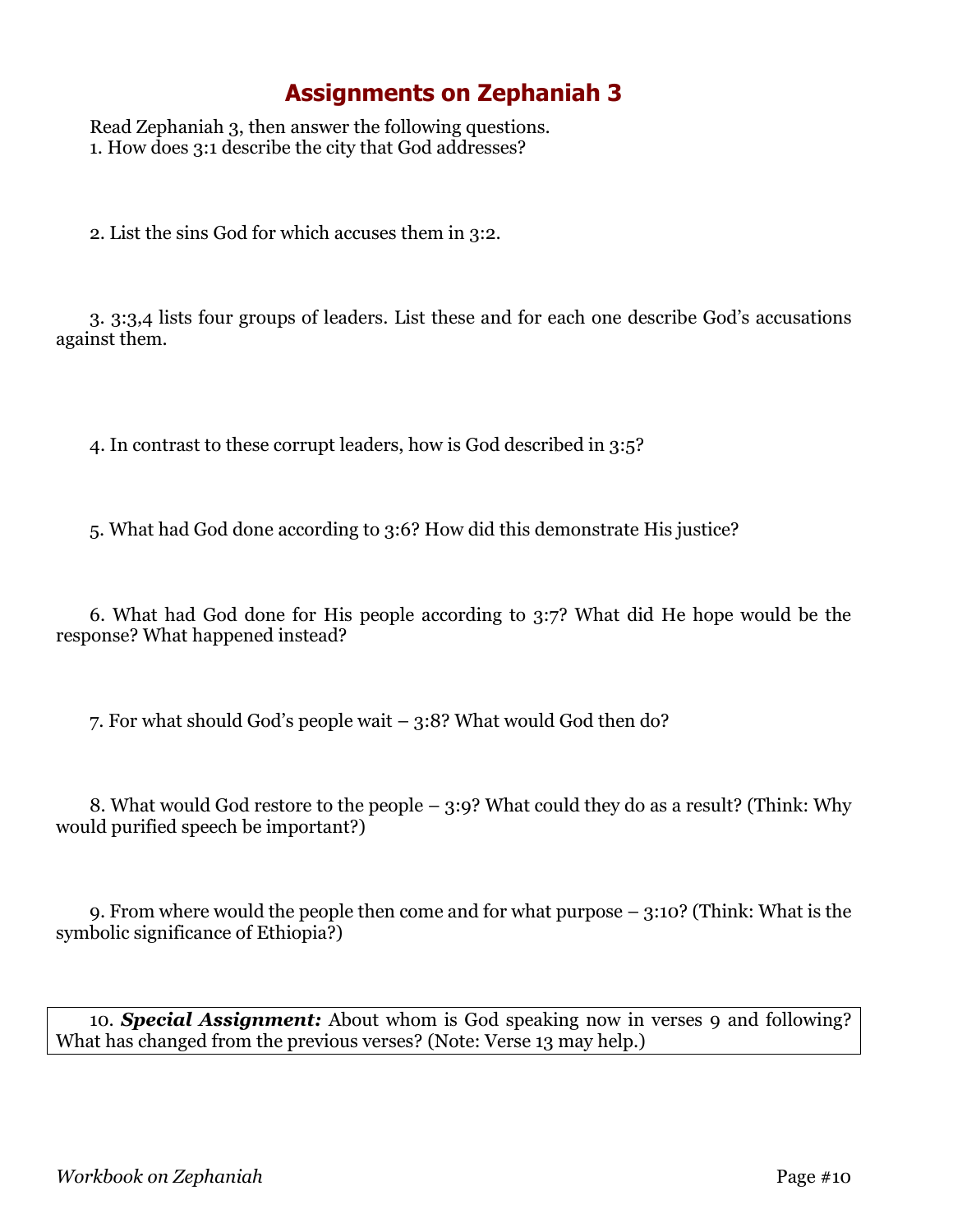11. What would God remove from the people – 3:11?

12. What kind of people would be left – 3:12?

13. How would the people act according to 3:13? (Think: What term shows that Zephaniah is no longer speaking about the same people as in the first part of the chapter?)

14. How should the people react then according to 3:14?

15. What reasons give them cause for joy  $-3:15$ ?

16. How should the people then act according to 3:16? What is the significance of weak or slack hands?

17. What will God do for them according to 3:17?

18. What had caused them sorrow according to 3:18? (Think: What reason would there be for sorrowing in this?)

19. What promise did God make them in 3:19?

20. What concluding promise did God give and what would He give the people – 3:20?